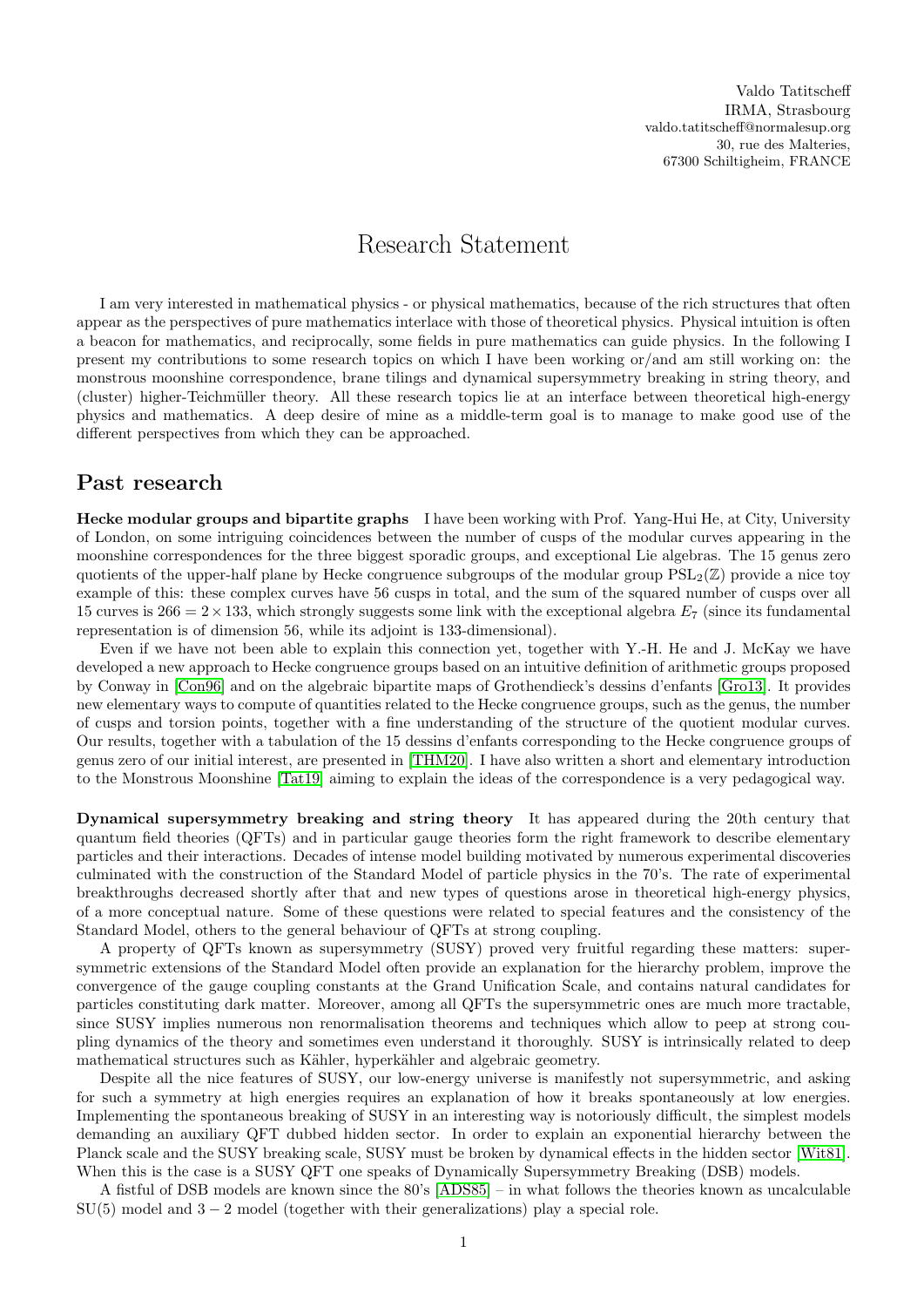Type II superstring theories contain particularly interesting solitonic objects known as D-branes and NS5-branes. D-branes host gauge fields and can be arranged in setups from which one engineers and studies various aspects of supersymmetric QFTs. Moreover one can also introduce orientifold planes in these setups, and that enlarge even more the set of QFTs one can obtain in brane configurations. D-branes are also at the heart of holographic dualities between supergravity theories and QFTs, the first explicit instance of such a duality being Maldacena's celebrated AdS/CFT correspondence [\[Mal99\]](#page-4-4). Putting a large number of coincident D3 branes at the tip of an affine toric Calabi-Yau threefold (CY3) singularity in type IIB string theory, one obtains generalizations of the original AdS/CFT correspondence with a smaller number of supersymmetries or without conformal invariance if there are additional fractional branes at the singularity. The QFT on the worldvolume of the D-branes then exhibits a spectacular behaviour under the renormalisation flow known as a duality cascade, the supergravity dual of which has also been described as warped throats [\[KS00\]](#page-4-5).

Brane tilings – introduced in  $[HK05, FHV^+06, FHM^+06]$  $[HK05, FHV^+06, FHM^+06]$  $[HK05, FHV^+06, FHM^+06]$  $[HK05, FHV^+06, FHM^+06]$  $[HK05, FHV^+06, FHM^+06]$  – describe configurations of D5 and NS5 branes in type IIB theory which are T-dual to a stack of D3 branes at a CY3 singularity - possibly with fractional branes. They are very efficient combinatorial tools to derive the D3 brane worldvolume QFT. A dictionary between the geometry of the CY3 and the corresponding brane tilings has been established and enriched over the years. Prosaically, brane tilings are bipartite graphs embedded in a torus  $T^2$  and satisfying consistency conditions such that they admit (possibly degenerate) isoradial embeddings [\[IU10\]](#page-4-9).

Orientifolds can also be incorporated in brane tilings  $[FHK^+07]$  $[FHK^+07]$  and enlarge the set of interesting QFTs they can engineer. In particular the DSB  $SU(5)$  and  $3-2$  models can be embedded in brane tilings with orientifolds, letting one hope for a possible construction of non-supersymmetric vacua in a local model which would naturally provide a UV completion of these theories. However, it was shown more recently in a specific example [\[BGVU19\]](#page-3-2) that in this case the UV completion spoils the non-supersymmetric vacuum because the singularity under consideration is not-isolated, which results in a runaway direction in the moduli space of the UV-completed theory. A general no-go theorem was proved in [\[ABMP19\]](#page-3-3), asserting that UV completions by brane tilings indeed always make the non-supersymmetric vacua unstable as soon as the singularity under consideration is not isolated – equivalently, when there exist special fractional branes known as  $\mathcal{N}=2$  fractional branes at the singularity.



<span id="page-1-0"></span>Figure 1: The octagon.

An extensive search for the  $SU(5)$  and  $3 - 2$  models in "small" isolated affine toric CY3 singularities and finding no instance at all from this search [\[ABMP19\]](#page-3-3) led to the conjecture that it is impossible to embed such theories in a brane tiling without  $\mathcal{N} = 2$  fractional branes - and to a swamplandlike conjecture about the infeasibility of engineering DSB models in string theory. Together with Riccardo Argurio, Matteo Bertolini, Sebastián Franco, Eduardo García-Valdecasas, Shani Meynet and Antoine Pasternak we showed that all the structures possibly leading to the  $SU(5)$  or  $3-2$  models in brane tilings indeed need  $\mathcal{N} = 2$  fractional branes, but one. We also managed to construct a brane tiling we dubbed the octagon, which describes a  $d = 4$ ,  $\mathcal{N} = 1$  QFT with 14 gauge groups containing a twin version of the SU(5) model on a deformation brane – and without  $\mathcal{N} = 2$  fractional brane [\[ABF](#page-3-4)<sup>+</sup>21c,  $ABF^+21b$  $ABF^+21b$ . As complicated as the octagon brane tiling may be, it is likely to be the smallest one that meets our requirements, for it it is the case the toric diagram corresponding to the singularity must have at least 8 sides (and this is exactly the case for the octagon).

Along the way we developed tools and criteria to understand under which conditions orientifolds of toric CY3 can correspond to non-anomalous brane tilings without flavor branes [\[ABF](#page-3-6)+21a] – this is a new entry in the geometry/brane tiling dictionary.

Brane tilings form a rich laboratory to study aspects of brane setups in type II superstring theories, the gauge/gravity correspondence,  $d = 4 \mathcal{N} = 1$  supersymmetric quantum field theories and phenomenology. Moreover through the use of these objects I have a developed a good understanding and technical knowledge of affine toric CY3; for instance I am familiar with the program Macaulay2 with which one can compute a Hilbert basis of the dual cone corresponding to a toric diagram and a minimal set of generators defining the affine variety. In order to construct the octagon presented in Figure [1](#page-1-0) we have introduced the use of a combinatorial tool known as triple-crossing diagrams, which systematizes the inverse algorithm and allows to construct dimer models satisfying symmetry constrains or containing particular substructures. I have succinctly reviewed these techniques and some applications in [\[Tat21\]](#page-4-11).

With Eduardo García-Valdecasas, Shani Meynet and Antoine Pasternak we have studied general aspects of the implementation of orientifolds in brane tilings by studying all five possible smooth involutions of the latter. We have shown that on top of the three types of orientifolds in brane tilings presented in  $[FHK^+07]$  $[FHK^+07]$ , glide reflections could also encode SUSY preserving orientifolds. This provides a new set of  $d = 4 \mathcal{N} = 1$  conformal field theories, gives a physical meaning to dimer models on Klein bottles, and completes the classification of orientifolds of brane tilings [\[GVMPT21\]](#page-4-12).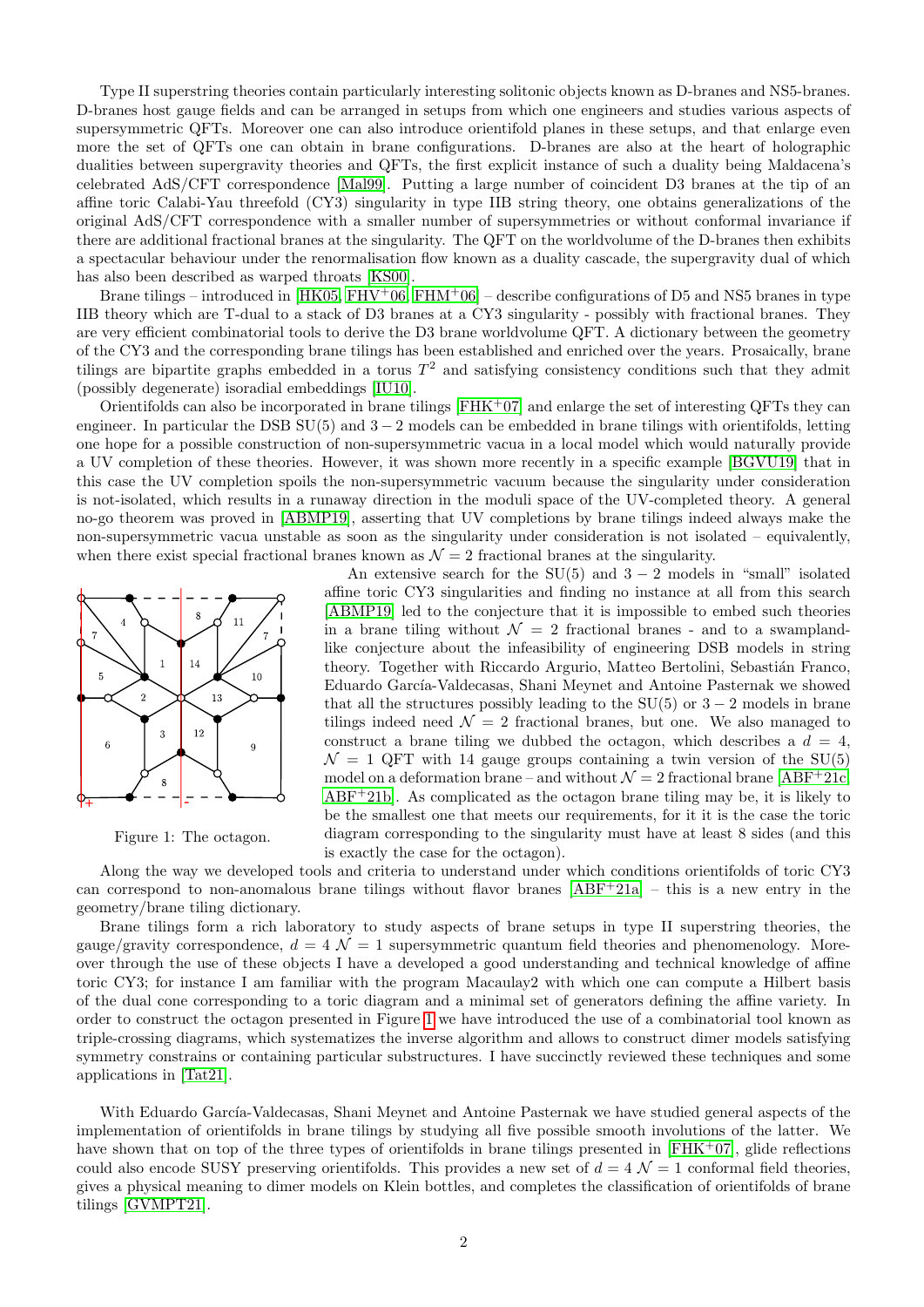Higher Teichmüller theory and cluster varieties Another facet of the reasearch I have been doing up to today is about cluster algebras and varieties, and higher Teichmüller theory. These topics are traditionally pure mathematics topics however they lie at a very porous interface between mathematics and theoretical physics, as we shall see.

If S is a hyperbolic topological surface, the Teichmüller space  $\mathcal{T}(S)$  of S is the set of hyperbolic metrics (equivalently, complex structures) S can be endowed with, up to the diffeomorphisms continuously connected to the identity. It is more than just a set, and enjoys various interesting features [\[Pap16\]](#page-4-13). Since the automorphism group of the hyperbolic disk is  $PSL_2(\mathbb{R})$ , choosing a hyperbolic structure on S is equivalent to the choice of a discrete and faithful group morphism

$$
\pi_1(S) \to \mathrm{PSL}_2(\mathbb{R}) \;, \tag{1}
$$

modulo overall conjugation by  $PSL_2(\mathbb{R})$ .

The theory has different guises depending on if S is closed or not. In the case where it is not, Penner  $[Pen87]$ and Thurston [\[Thu86\]](#page-4-15) have introduced remarkable sets of coordinates on two versions of the Teichmüller space, respectively denoted  $\mathcal{T}^a(S)$  and  $\mathcal{T}^x(S)$ . Both correspond to a triangulation of S. As the latter changes, coordinates undergo the mutation formulas for cluster variables and Y-patterns, respectively [\[FG07\]](#page-4-16). Cluster algebras have been defined by Fomin and Zelevinski [\[FZ02\]](#page-4-17) as an abstraction of the exchange relations appearing in the study of double Bruhat cells in reductive algebraic groups [\[FZ99\]](#page-4-18) motivated by Lusztig's theories of total positivity and dual canonical bases. A cluster algebra of rank  $n$  is a commutative algebra generated by a set of Laurent polynomials in  $n$ variables constructed from the mutation class of a quiver. Cluster varieties are the algebraic varieties corresponding to cluster algebras [\[FG09\]](#page-4-19). To each mutation class of a quiver one can associate two kinds of cluster varieties denoted A and X. The Teichmüller spaces  $\mathcal{T}^a(S)$  and  $\mathcal{T}^x(S)$  with Penner and Thurston coordinates form an example of such a pair of cluster varieties.

In general  $\mathcal X$  and  $\mathcal A$  cluster varieties are respectively endowed with a Poisson structure (which admits a canonical deformation quantization) and with a (degenerate) closed 2-form (which admits a motivic avatar). Cluster varieties are positive varieties and hence one can study their points over arbitrary semi-fields such as  $\mathbb{R}_{>0}$  or the tropical semi-fields  $\mathbb{Z}^t, \mathbb{Q}^t, \mathbb{R}^t$ . A bunch of dualities proved at least partially in [\[GHKK18\]](#page-4-20) relates the tropical cluster variety of one type to the algebra of (universally Laurent) functions on the other. In the context of Teichmüller spaces, the  $\mathbb{Z}^t$ -points of the cluster varieties  $\mathcal{T}^a(S)$  and  $\mathcal{T}^x(S)$  can be interpreted as the spaces of rational laminations of two types on S.

It has proved interesting to generalize the Teichmüller spaces defined above in the following way: given a split real group  $G(\mathbb{R})$ , a  $G(\mathbb{R})$ -higher Teichmüller space of S is a connected component of the quotient of discrete and faithful group morphisms

$$
\pi_1(S) \to G(\mathbb{R}) \tag{2}
$$

under conjugation by  $G(\mathbb{R})$ . Such spaces can be described in terms of Higgs bundles [\[Hit92\]](#page-4-21). Fock and Goncharov constructed higher Teichmüller spaces for  $G(\mathbb{R})$  simply-connected or with trivial center, as the set of  $\mathbb{R}_{\geq 0}$ -points of the corresponding framed  $G(\mathbb{C})$ -character varieties (which are cluster varieties) [\[FG06\]](#page-4-22).

Some structures naturally related to classical Teichmüller spaces such as laminations do not generalize obviously in the higher setting. According to the cluster duality philosophy one can formally define integral  $\mathcal A$  (resp.  $\mathcal X$ ) higher laminations as the set of  $\mathbb{Z}^t$ -points of the corresponding X (resp. A) cluster variety, however a truly combinatorial description of higher laminations in the spirit of classical laminations is still lacking. The spectral networks of Gaiotto, Moore and Neitzke [\[GMN13\]](#page-4-23) introduced as a tool to study the BPS spectrum of  $4dN = 2$  theories of class S seem to go in the right direction since a spectral network of type  $A_k$  on S provides a function on the space of flat  $SL(k, \mathbb{C})$ -connections on S through abelianization. Moreover the connection between Hitchin integrable systems and the work of Seiberg and Witten on Coulomb branches of  $4d \mathcal{N} = 2$  theories is known since long [\[DW96\]](#page-3-7). However, there are too few functions coming from spectral networks with respect to what one expects. Instead of considering  $(k+1)$ -fold holomorphic covers of S as one does in M-theory to describe the Coulomb branch of class S theories of type  $A_k$ , one should rather consider k-fold Lagrangian covers of S inside  $T^*S$ . Such covers are in turn related to the Hecke algebra of the affine Weyl group  $W_{A_k}$ .

Given an ideal triangulation of S, one is led to assign basis elements of the Hecke algebra  $\mathcal{H}(W_{A_k})$  to its edges in order to define higher laminations. With Vladimir Fock and Alexander Thomas we have noticed that if one replaces  $\mathcal{H}(W_{A_k})$  with a Hecke algebra  $\mathcal{H}(W)$  corresponding to a finite Coxeter system W one can associate a Laurent polynomial to the pair  $(S, W)$  in a natural way. The latter does not depend on the choice of triangulation and hence the construction is a formal topological quantum field theory. It turns out it is closely related to the representation theory of  $H$  [\[FTT21\]](#page-4-24).

Cluster varieties do not only appear in higher Teichmüller theory: Goncharov and Kenyon have defined a class of integrable systems whose phase spaces are cluster  $X$  varieties [\[GK13\]](#page-4-25). These integrable systems are constructed from bipartite graphs on  $T^2$  satisfying exactly the same consistency conditions as the brane tilings. Moreover, cluster mutations in the context of these integrable systems corresponds to "spider moves" of the bipartite graph, which are exactly the combinatorial transformations of brane tilings describing Seiberg dualities of the corresponding QFTs.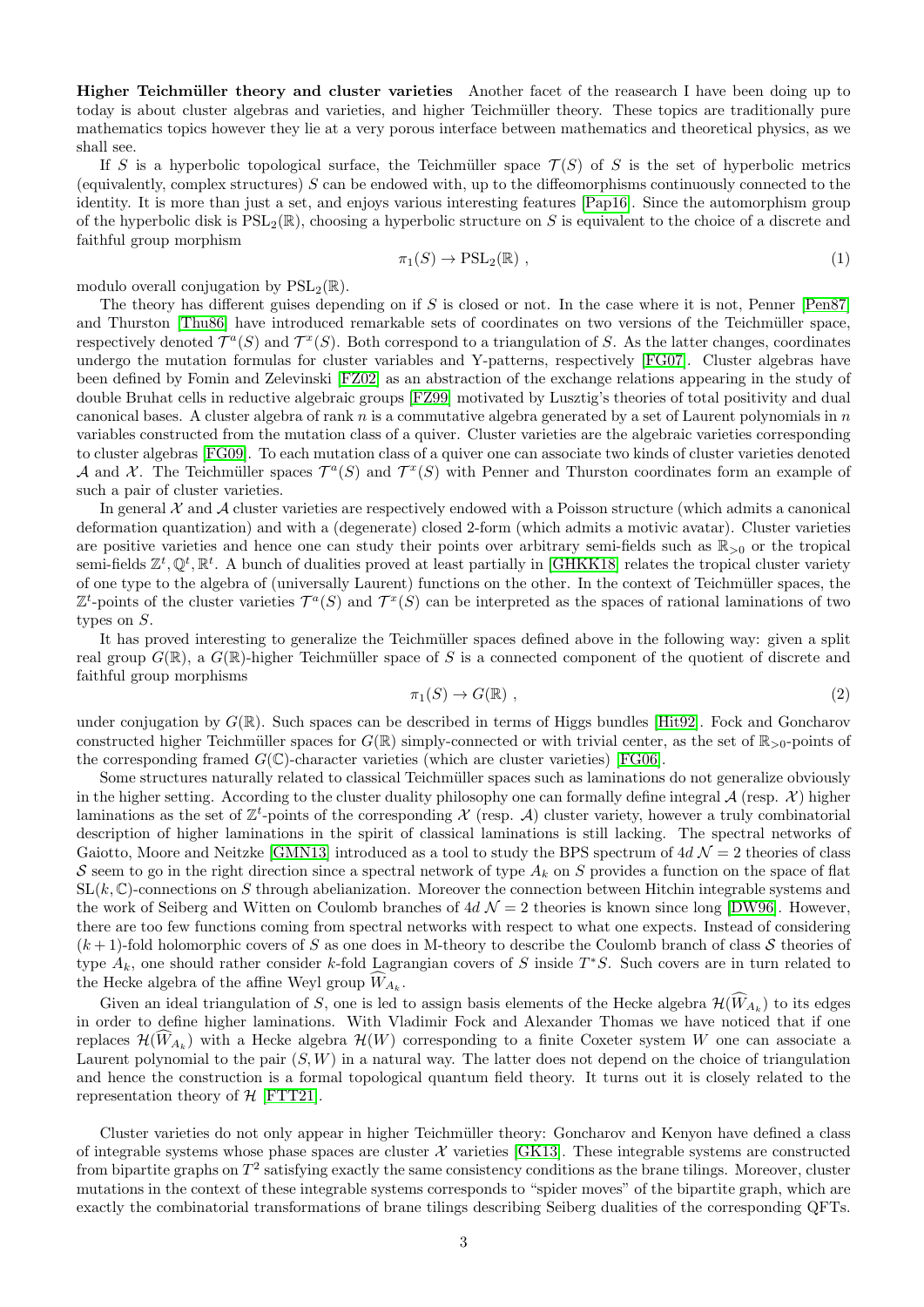The  $\mathcal{X}$ -coordinates on the phase spaces of the integrable systems appear as coordinates on the master space of the corresponding QFT [\[AFM12\]](#page-3-8).

Fock and Marshakov have constructed cluster integrable systems on affine Poisson-Lie groups, of which the dimer integrable systems of Goncharov and Kenyon are the special cases corresponding to the groups  $A_n$  [\[FM16\]](#page-4-26).

## Future directions

Supergravity dual and compactification of the octagon dimer model The SU(5) DSB model admits a generalization as a DSB model with  $SU(M + 4) \times SU(M)$  gauge group for any odd M and prescribed matter fields [\[ADS85\]](#page-3-1). It seems that the twin version of this generalized model – which appears as we populate the octagon with more and more deformation fractional branes of the good kind – is still DSB. This let one hope for a supergravity dual description of dynamical supersymmetry breaking, with possibly many thrilling applications.

The singularity hosting the octagon is non-compact. While that makes the gauge/gravity duality cleaner, it is less phenomenological than a true compactification of string theory. I would like to study flux compactifications on a Calabi-Yau threefold containing the octagon singularity at some corner of the moduli space. This construction could have interesting phenomenological and cosmological implications as in  $[CGEQ+21]$  $[CGEQ+21]$ .

Higher laminations and spectral networks I would like to continue investigating to find a combinatorial definition of higher laminations in the spirit of spectral networks. After this is done I would like to establish a dictionary between higher laminations and spectral networks, and apply the results, techniques and intuition from one field, to the other.

Dimer models and cluster integrable systems Another undoubtedly very interesting dictionary to establish is the one relating dimer models (or related objects, such a 5d BPS quivers) to cluster integrable systems. One can hope for a physical implementation of cluster dualities, the use of orientifolds in cluster integrable systems as a bridge between the construction of Goncharov of Kenyon and the one of Fock and Marshakov, and the study of the relationship between duality cascades and discrete integrable systems.

Miscellaneous I have studied (homological) mirror symmetry, topological string theories and the connections with mathematics they provide: for instance knot theory, and the mathematically rigorous definitions of branes in the A and B models through triangulated Fukaya categories and derived categories of coherent sheaves. There is also a cloud of notions related from a distance or close up to the topics I have been working on: Borel summation and resurgence which connects to cluster varieties through WKB approximation in the work of Gaiotto, Moore and Neitzke, brane webs, 5d gauge theories together with the recent developments on their Higgs branches with the appearance of affine Grassmanians, and higher-form symmetries.

I would enjoy a lot working more deeply on all these topics, though not necessarily less than discovering new fields in mathematical physics that I am not aware of, yet.

## References

- <span id="page-3-6"></span>[ABF<sup>+</sup>21a] R. Argurio, M. Bertolini, S. Franco, E. García-Valdecasas, S. Meynet, A. Pasternak, and V. Tatitscheff. Dimers, orientifolds and anomalies. Journal of High Energy Physics, 2021(2):1–43, 2021.
- <span id="page-3-5"></span>[ABF<sup>+</sup>21b] R. Argurio, M. Bertolini, S. Franco, E. García-Valdecasas, S. Meynet, A. Pasternak, and V. Tatitscheff. Dimers, orientifolds and stability of supersymmetry breaking vacua. Journal of High Energy Physics, 2021(1):1–36, 2021.
- <span id="page-3-4"></span>[ABF<sup>+</sup>21c] R. Argurio, M. Bertolini, S. Franco, E. García-Valdecasas, S. Meynet, A. Pasternak, and V. Tatitscheff. The octagon and the non-supersymmetric string landscape. Physics Letters B, 815:136153, 2021.
- <span id="page-3-3"></span>[ABMP19] R. Argurio, M. Bertolini, S. Meynet, and A. Pasternak. On supersymmetry breaking vacua from D-branes at orientifold singularities. Journal of High Energy Physics, 2019(12):1–46, 2019.
- <span id="page-3-1"></span>[ADS85] I. Affleck, M. Dine, and N. Seiberg. Dynamical supersymmetry breaking in four dimensions and its phenomenological implications. Nuclear Physics B, 256:557–599, 1985.
- <span id="page-3-8"></span>[AFM12] A. Amariti, D. Forcella, and A. Mariotti. Integrability on the master space. Journal of High Energy Physics, 2012(6):1–44, 2012.
- [AHK98] O. Aharony, A. Hanany, and B. Kol. Webs of  $(p, q)$  5-branes, five dimensional field theories and grid diagrams. Journal of High Energy Physics, 1998(01):002, 1998.
- <span id="page-3-2"></span>[BGVU19] G. Buratti, E. García-Valdecasas, and A. M. Uranga. Supersymmetry breaking warped throats and the weak gravity conjecture. Journal of High Energy Physics, 2019(4):111, 2019.
- <span id="page-3-9"></span>[CGEQ<sup>+</sup>21] M. Cicoli, I. García-Etxebarria, F. Quevedo, A. Schachner, P. Shukla, and R. Valandro. The Standard Model Quiver in de Sitter String Compactifications. arXiv preprint arXiv:2106.11964, 2021.
- <span id="page-3-0"></span>[Con96] J.H. Conway. Understanding groups like  $\Gamma_0(N)$ . Ohio State Univ. Math. Res. Inst. Publ., 4(3):327–343, 1996.
- <span id="page-3-7"></span>[DW96] R. Donagi and E. Witten. Supersymmetric yang-mills theory and integrable systems. Nuclear Physics B, 460(2):299–334, 1996.